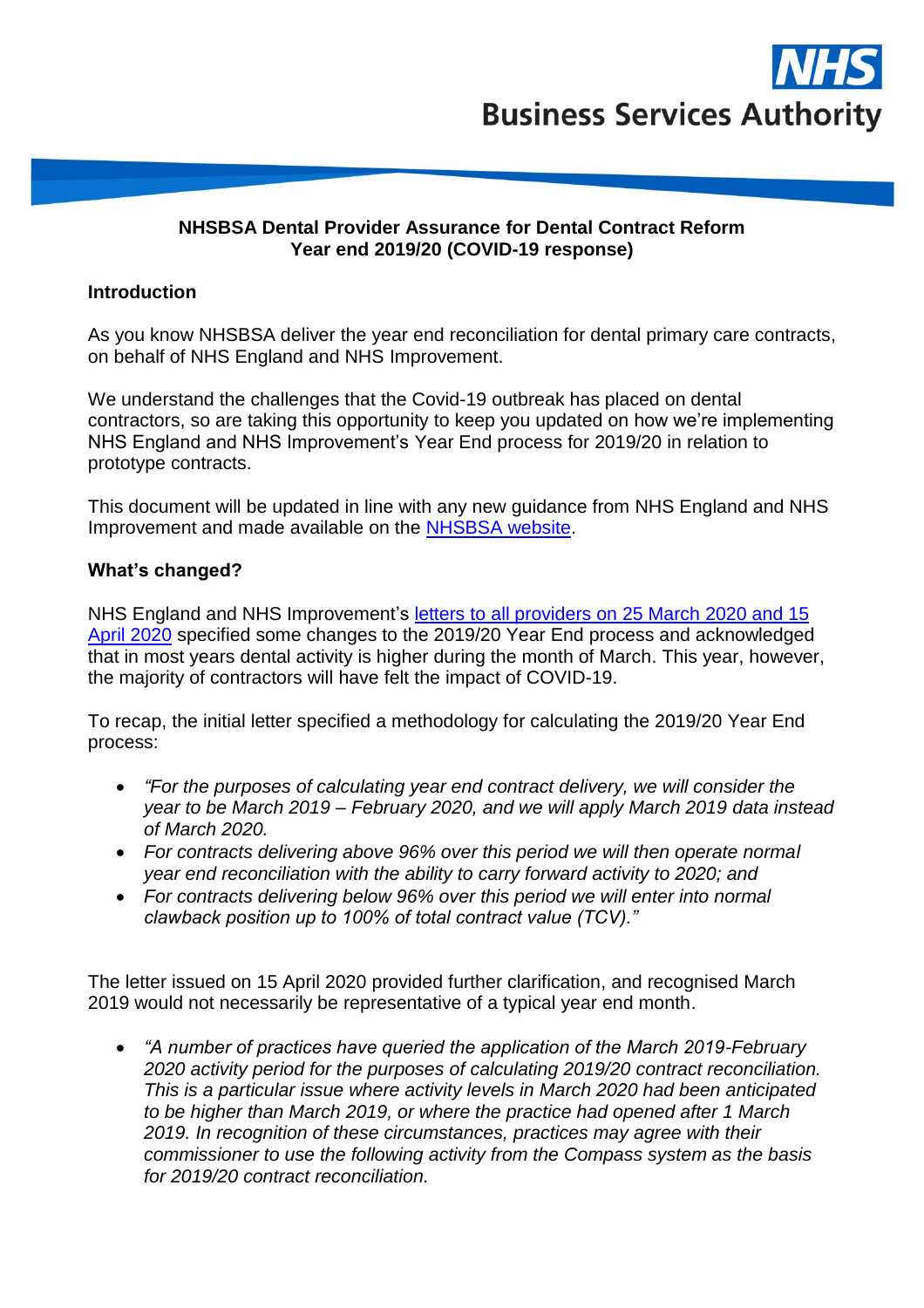## *a) 11 months April 2019 to February 2020*

## *plus*

- *b) in agreement with commissioners, an additional month that may be one of:*
- *March 2019 (default)*
- *March 2020 or*
- *average UDA delivery over an appropriate three-month period in 2019/20 agreed with their commissioner*

*Any clawback repayments relating to contract year 2019/20 may be payable over the financial year, with the full balance payable by 31 March 2021."*

## **How does this affect you?**

We will continue to work with NHS England and NHS Improvement as well as your local commissioning team to reconcile your contract. The year-end data is due to be available by mid-August 2020. Once this data is available, we will be able to identify the financial position that does not disadvantage you in performance terms, in agreement with your local commissioner.

## **Activity data**

## *Option 1- March 2019- February 2020*

Calculation of year-end contract delivery for March 2019 to February 2020 will include activity submitted within the two months after treatment completion and included on subsequent schedules. This includes activity completed between March 2019 and February 2020 and scheduled by June 2020. As per NHS England and NHS Improvement's email to Providers on 22 April 2020, it has been agreed that the two-month rule, for the submission of FP17s, has been relaxed for this short period, to ease the administrative burden on practices.

### *Option 2- April 2019- March 2020*

This will include activity completed between April 2019 and March 2020, and submitted up to and including the June 2020 Schedule. For example, completed courses of treatment for March 2020 submitted by 23 June 2020 will be included.

## *Option 3- 11 months April 2019 to February 2020 plus an average UDA delivery over a three-month period in 2019-20*

The NHSBSA will identify the three consecutive months in financial year 2019/20, that reflects the preferential seasonal trend and the average monthly activity for that period will then be applied in place of March 2020.

# **Capitation data**

*Option 1- March 2019- February 2020* Capitation will be taken from month-end at February 2020

*Option 2- April 2019- March 2020*

Capitation will be taken from month-end at March 2020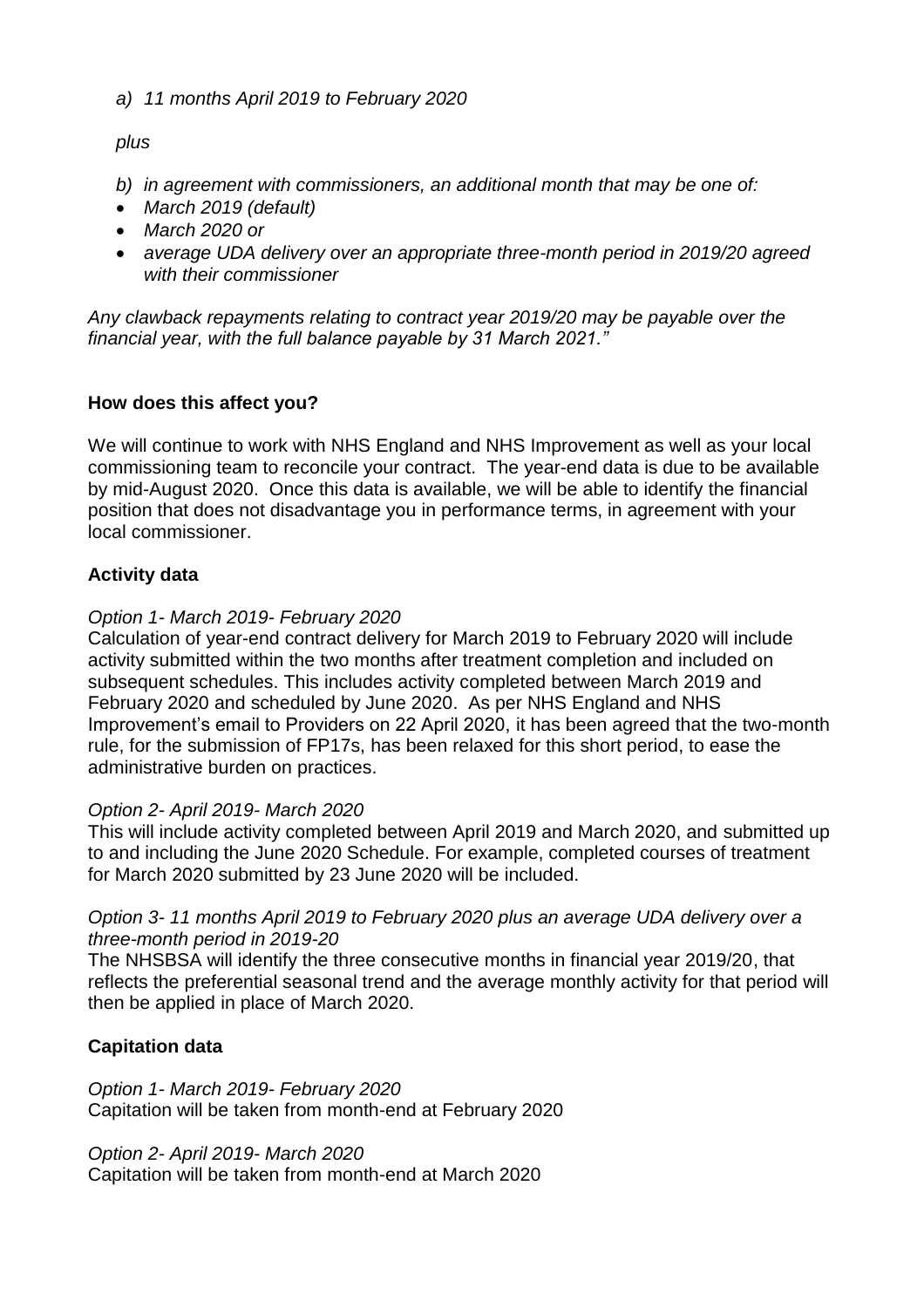## *Option 3 - 11 months April 2019 to February 2020 plus an estimated capitated patient figure for March 2020 will be applied*

Capitation will be taken from month-end in February 2020 and have the most favourable consecutive 3-month average net change in leavers and joiners added to this figure. The figure will be an estimate for March 2020.

Under prototype arrangements, individual delivery positions of capitated patients and prototype activity are calculated and then combined to give an overall delivery percentage for the year.

*Remuneration for UOA, Domiciliary and Sedation will follow the arrangements set out for non-prototype contracts.*

It will be clear in your year-end letter, which scenario has been used to calculate your 2019/20 final year end position.

Please also see the attached Annex for management of 2019/20 reconciliation under a prototype agreement.

If you have any queries once your year-end letter has been published in Compass, by the end of August 2020, please contact us via the email address below.

## **Additional Information**

**Evidence data** – We would advise you continue to keep accurate records of activity regarding any work you are undertaking at this time as this may have an impact on your year end 2020/21 reconciliation.

**Triaging data -** In response to coronavirus (COVID-19), remote consultation and triaging systems have been adopted by dental practices under the instruction of NHS England and NHS Improvement.

To help dental practices record telephone triaging data, we've developed a COVID-19 triage form in Compass. Further information can be found here. <https://www.nhsbsa.nhs.uk/compass>

In addition to the submission of the triaging data dentists are expected to maintain clinical records as normal following remote triage. This should include information on assessment, necessary self-care advice and appropriate prescriptions for analgesics and/or antimicrobials by telephone.

**Urgent Dental Care data -** For practices operating UDC centres it is important that we capture timely activity during the Covid pandemic. We therefore request that all FP17 data is transmitted within a 36 hours of completion.

**Workforce data -** Dental Providers will also be expected to submit a monthly return for activity undertaken by staff working on primary care dental contracts. This report should be submitted once a month, for the previous month and information can be found here <https://www.nhsbsa.nhs.uk/compass>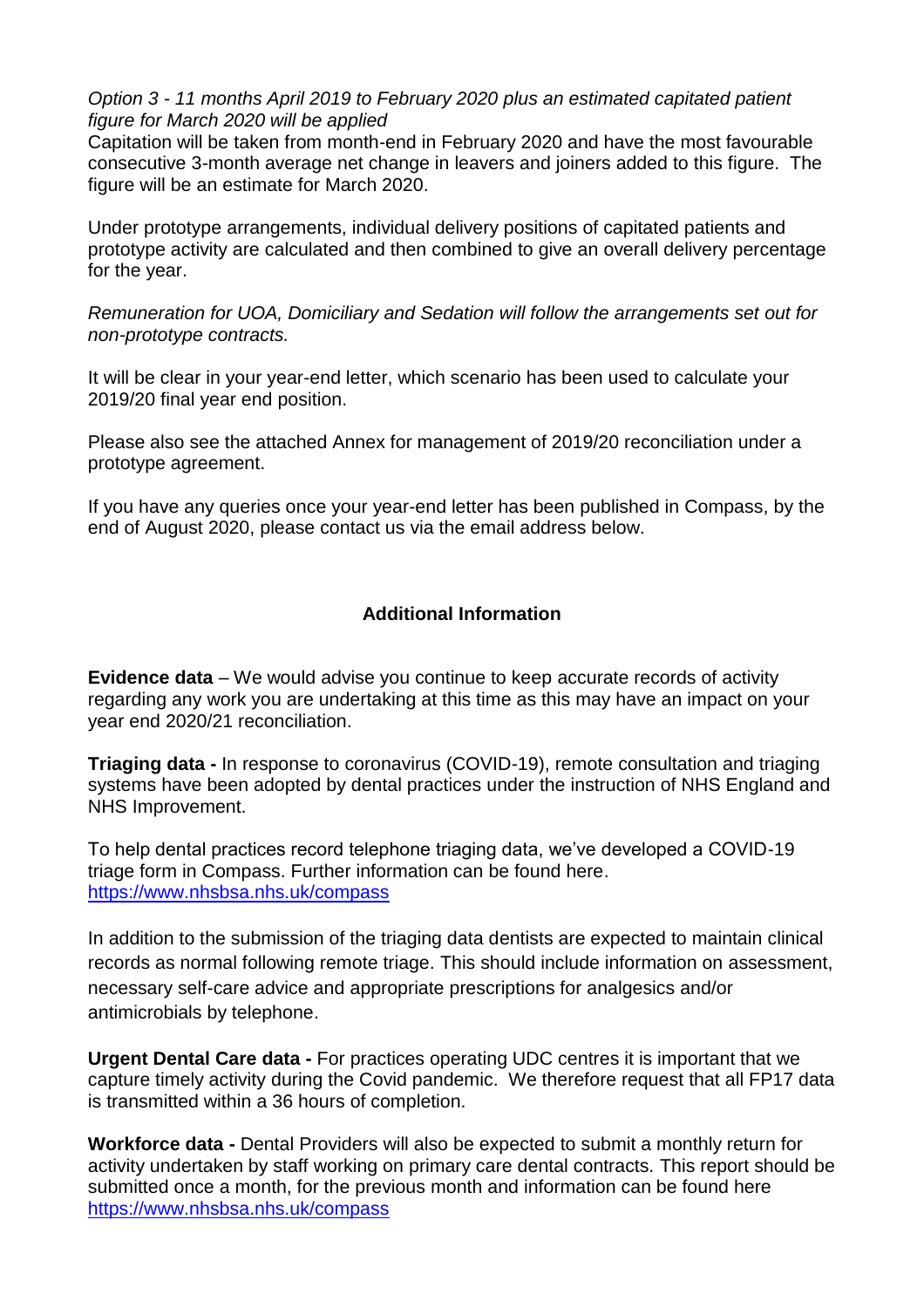**Services included -** As per previous years, we will reconcile units of dental activity, units of orthodontic activity, courses of domiciliary treatment and courses of treatment under sedation that were contracted for the 2019/20 financial year. Contracted services that ended on or before 31 March 2019 will not be included.

**Financial values -** For any of the services included, any recovery and/or payment for over performance will be calculated at year end using 2019/20 values (the value of contracted activity divided by the number of units of activity delivered).

**Financial recovery -** Where recoveries are required, the value of under-delivered activity will be recovered by six instalments instead of three. This will commence with your scheduled Compass payment on 1 October 2020 (September schedule). Year-end letters will be published in Compass by the end of August 2020.

If you believe you have under delivered your contract for the 2019/20 financial year and wish to make voluntary payments towards your reconciliation, please contact us at the email address below.

**Force majeure** – NHS England and NHS Improvement have instructed NHSBSA that applications for dental relief related to COVID-19 will not be approved for the year end 2019/20.

NHS England and NHS Improvement [letters to all providers on 25 March 2020 and 15](https://www.england.nhs.uk/coronavirus/publication/preparedness-letters-for-dental-care/) [April 2020](https://www.england.nhs.uk/coronavirus/publication/preparedness-letters-for-dental-care/) set out the mechanism by which the financial reconciliation will operate in relation to the 2019/20 financial year in order to mitigate the impact of COVID-19 for providers.

That is not to say COVID19 is not a Force Majeure issue but in using the most favourable March position we are trying to alleviate the delivery issues you have faced. If you consider that your circumstances fall outside of the provisions of the letters or do not relate to COVID-19 then you should re-submit your claim for Force Majeure.

Where such applications have been received, for completeness we will respond to contractors and close the application.

Force majeure applications *not* related to COVID-19 should continue to be notified to NHSBSA and will be considered as usual. We will send out applications for dental relief in May 2020, where there has been a relevant notification.

### **Contact us**

While our working arrangements have changed, please be assured we are committed to supporting you. Contact us via [nhsbsa.dentalcontractreform@nhs.net.](mailto:nhsbsa.dentalcontractreform@nhs.net)

This document refers to COVID 19 and the impact it has on the Year End process for 2019/20. You can find more information on our usual operating processes and guidelines on our [website](https://www.nhsbsa.nhs.uk/dental-provider-assurance/dental-assurance-reviews/mid-yearyear-end-contract-reconciliation) and [ask us.](https://contactcentreservices.nhsbsa.nhs.uk/selfnhsukokb/AskUs_Dental/en-gb/9689/nhs-dental-services/)